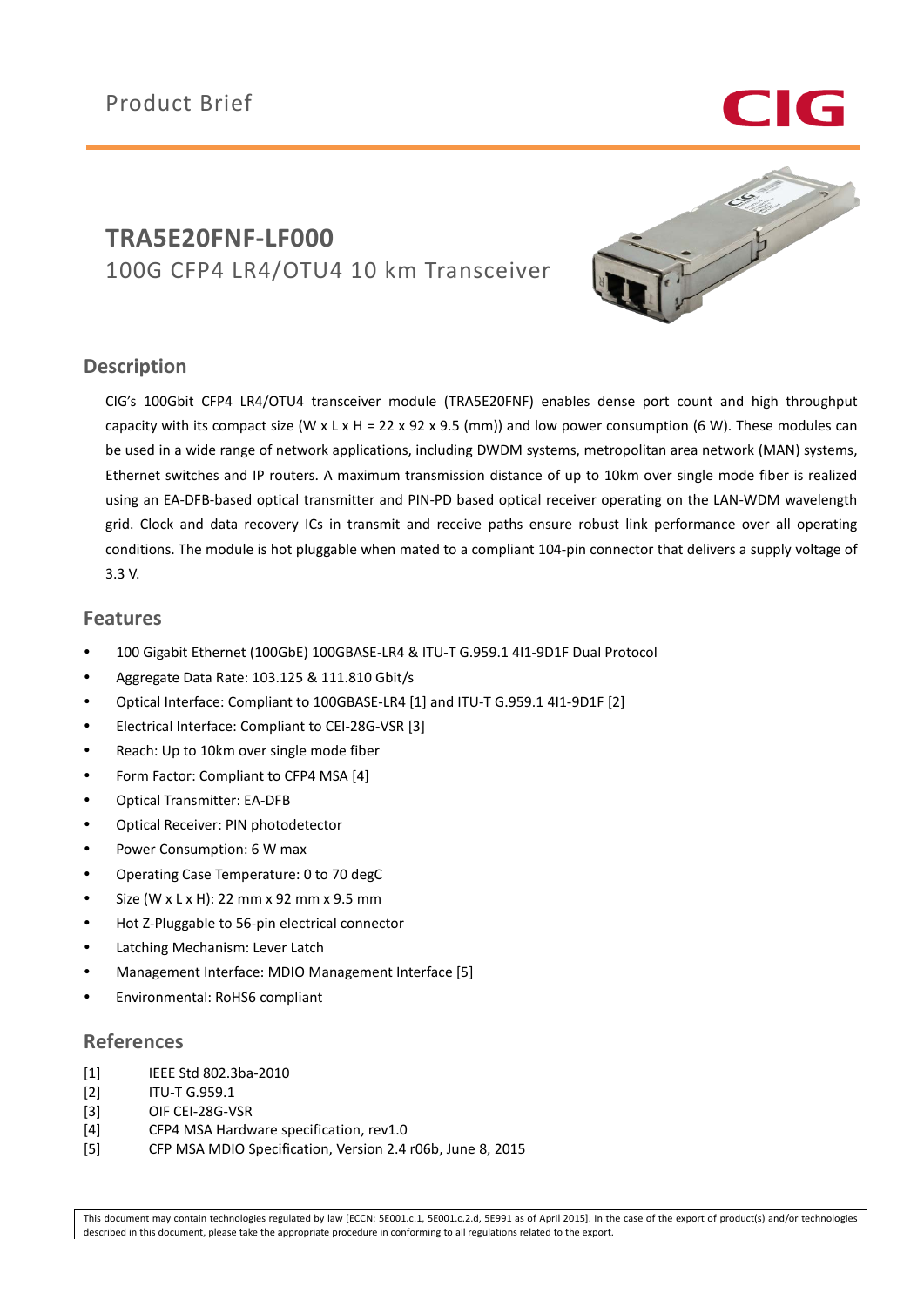## **Operating Environments**

| TO DIE 1<br><b>Operating Library Million</b> |                          |               |                          |             |       |             |                |  |
|----------------------------------------------|--------------------------|---------------|--------------------------|-------------|-------|-------------|----------------|--|
| <b>No</b>                                    | <b>Parameter</b>         | <b>Symbol</b> | Min.                     | <b>Typ.</b> | Max.  | <b>Unit</b> | <b>Remarks</b> |  |
|                                              | Supply Voltage           | <b>Vcc</b>    | 3.135                    | 3.3         | 3.465 | v           |                |  |
|                                              | <b>Power Consumption</b> | D             | $\overline{\phantom{a}}$ | -           | 6     | W           |                |  |
|                                              | Case Temperature         | Тc            |                          | -           | 70    | $\sim$<br>╰ |                |  |

### **Table 1 Operating Environment**

## **Optical Characteristics**

|                | 1001C & 4<br>Optical Characteristics of ERT        |        |               |          |      |         |             |                     |  |  |  |
|----------------|----------------------------------------------------|--------|---------------|----------|------|---------|-------------|---------------------|--|--|--|
| No.            | <b>Parameter</b>                                   |        | <b>Symbol</b> | Min.     | Typ. | Max.    | <b>Unit</b> | <b>Remarks</b>      |  |  |  |
| 1              | Channel data rate                                  |        |               | 25.78125 |      |         | Gbit/s      |                     |  |  |  |
| $\overline{2}$ | Aggregate data rate                                |        |               | 103.125  |      |         | Gbit/s      | <b>IEEE 802.3ba</b> |  |  |  |
| 3              | Transmitter Center Wavelength                      |        |               |          |      |         |             |                     |  |  |  |
|                |                                                    | Lane 0 |               | 1294.53  |      | 1296.59 |             |                     |  |  |  |
|                |                                                    | Lane 1 |               | 1299.02  |      | 1301.09 |             |                     |  |  |  |
|                |                                                    | Lane 2 |               | 1303.54  |      | 1305.63 | nm          |                     |  |  |  |
|                |                                                    | Lane 3 |               | 1308.09  |      | 1310.19 |             |                     |  |  |  |
| 4              | Optical Output Power (OMA), each lane              |        | <b>OMA</b>    | $-1.3$   |      | $+4.5$  | dBm         |                     |  |  |  |
| 5              | Average Optical Output Power of OFF<br>Transmitter |        | Poff          |          |      | $-30$   | dBm         |                     |  |  |  |
| 6              | <b>Extinction Ratio</b>                            |        | <b>ER</b>     | 4        |      |         | dB          |                     |  |  |  |
| 7              | Receiver Sensitivity (OMA), each lane              |        |               |          |      | $-8.6$  | dBm         |                     |  |  |  |
| 8              | Stressed Receiver Sensitivity (OMA), each<br>lane  |        | <b>SRS</b>    |          |      | $-6.8$  | dBm         |                     |  |  |  |
| 9              | Average Receive Power (OMA), each lane             |        |               | $-10.6$  |      | $+4.5$  | dBm         |                     |  |  |  |

#### **Table 2 Optical Characteristics of LR4**

#### **Table 3 Optical Characteristics of OTU4**

|     | $S1$ , $S1$ , $S2$ , $S3$ , $S4$ , $S5$            |                   |               |                |         |           |             |                    |  |  |
|-----|----------------------------------------------------|-------------------|---------------|----------------|---------|-----------|-------------|--------------------|--|--|
| No. | <b>Parameter</b>                                   |                   | <b>Symbol</b> | Min.           | Typ.    | Max.      | <b>Unit</b> | <b>Remarks</b>     |  |  |
| 1   | Channel data rate                                  |                   |               |                | 27.9525 |           |             |                    |  |  |
| 2   | Aggregate data rate                                |                   |               | 111.80997      |         |           | Gbit/s      | <b>ITU-T G.709</b> |  |  |
| 3   | Transmitter Center Wavelength                      |                   |               |                |         |           |             |                    |  |  |
|     |                                                    | Lane 0            |               | 1294.53        |         | 1296.59   |             |                    |  |  |
|     |                                                    | Lane 1            |               | 1299.02        |         | 1301.09   |             |                    |  |  |
|     |                                                    | Lane <sub>2</sub> |               | 1303.54        |         | 1305.63   | nm          |                    |  |  |
|     |                                                    | Lane 3            |               | 1308.09        |         | 1310.19   |             |                    |  |  |
| 4   | Average Optical Power per lane                     |                   |               | $-2.5$         |         | $+2.9$    | dBm         |                    |  |  |
| 5   | Average Optical Output Power of OFF<br>Transmitter |                   | Poff          |                |         | $-30$     | dBm         |                    |  |  |
| 6   | <b>Extinction Ratio</b>                            |                   | ER            | $\overline{7}$ |         |           | dB          |                    |  |  |
| 7   | Mean Channel Input Power                           |                   |               | $-6.9/-8.8$    |         | $+4/+2.9$ | dBm         | ER 4~7/>7dB        |  |  |
| 8   | Channel Power difference                           |                   |               |                |         | 5.5       | dB          |                    |  |  |
| 9   | <b>Optical Path Penalty</b>                        |                   |               |                |         | 1.5       | dB          |                    |  |  |
| 10  | Equivalent Sensitivity                             |                   |               | $-8.4/-10.3$   |         |           | dBm         | ER 4~7/>7dB        |  |  |

**Cambridge Industries Group (CIG) S000002049-0.1b** 2 / 3